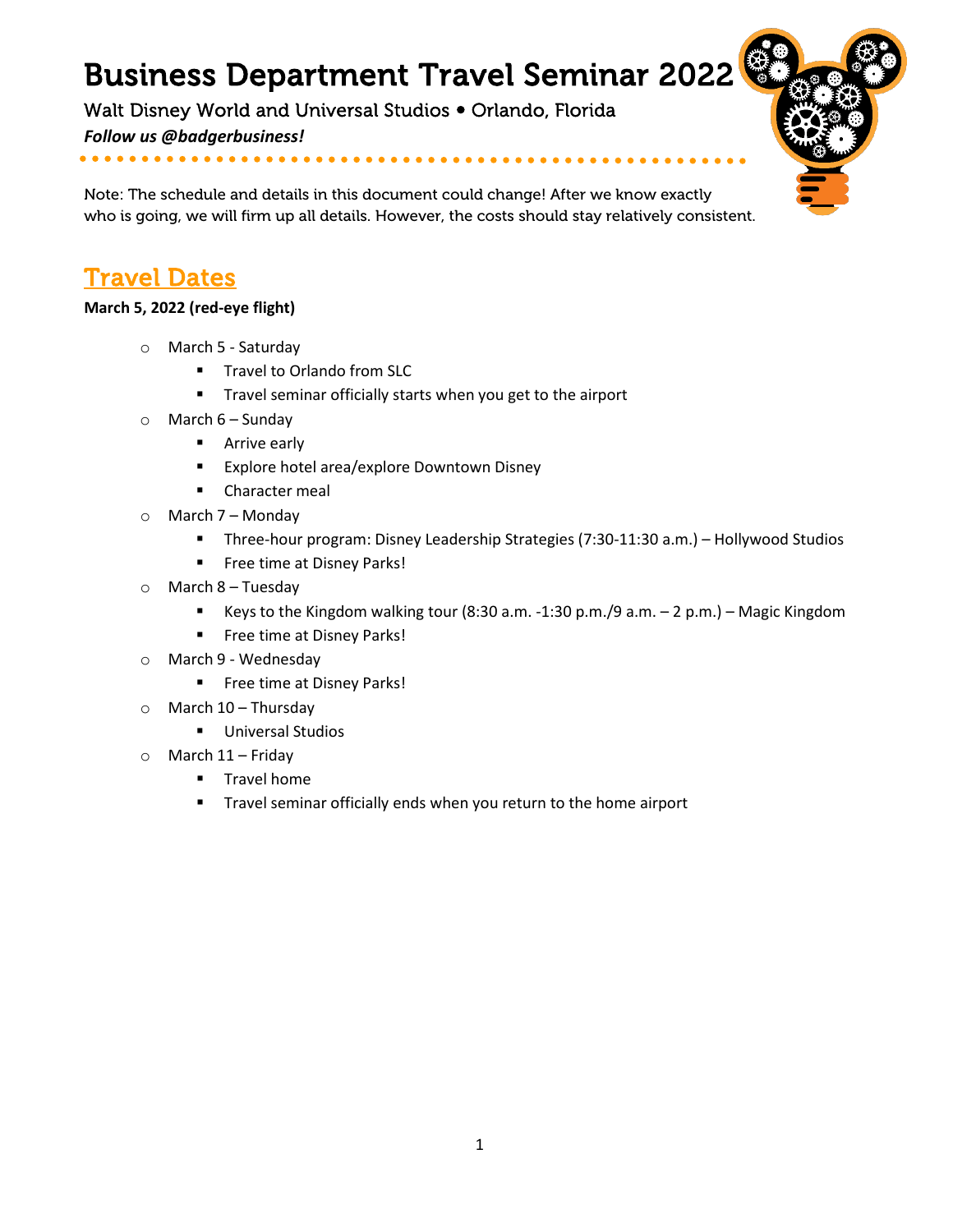# **Credit**

You may receive one credit hour for joining the Business Department on this travel experience! To earn the credit for **BUS 2750 Business Travel Seminar** *for spring semester*, you will be required to attend one preparatory class meeting before the trip. Assignments will be completed during the travel experience. Please make sure you take a device to Orlando on which you can complete the daily assignments which are submitted via Canvas. The schedule is TBA, but plan to have assignments due every night. These are fun assignments that apply to our experience!

### Cost Breakdown

See the following table for *approximate* costs *per person*:

| <b>TOTAL</b>                                                                | \$1600 (four people/room) |
|-----------------------------------------------------------------------------|---------------------------|
| T-shirt                                                                     | \$16                      |
| Transportation to/from hotel and workshops/Universal Studios                | \$75                      |
| Universal Studios one-day Park-to-Park ticket                               | $$140**$                  |
| Character meal                                                              | \$60                      |
| Keys to the Kingdom tour (includes lunch)                                   | \$99                      |
| Three-day Park Hopper (includes leadership seminar)                         | \$330**                   |
| Airport shuttle                                                             | \$55                      |
| 1/room (5 nights @ \$300/night = \$1500 divided by $1 = $1500$ )<br>$\circ$ |                           |
| 2/room (5 nights @ \$300/night = \$1500 divided by $2 = $750$ )<br>$\circ$  |                           |
| $3$ /room (5 nights @ \$300/night = \$1500 divided by 3 = \$500)<br>$\circ$ |                           |
| 4/room (5 nights @ \$300/night = \$1500 divided by $4 = $375$ )<br>$\circ$  |                           |
| Hotel                                                                       | \$375                     |
| Airfare                                                                     | \$450 (approximate)*      |
|                                                                             |                           |

\*If we can get a better price on the tickets, your balance will be reduced

\*\* Amounts are group rates and depend on at least 20 participants

**If our numbers will not accommodate a request for four people per room, we will try to accommodate three people per room. You will choose your preferences on the registration form.** As you prepare for the trip, take into account the extra money you'll want to have on hand. You will need to pay for all of your food, with the exception of lunch on the day of the Keys to the Kingdom tour. You will probably want to pick up some souvenirs as well!

Fill out this info form after you make your first payment:

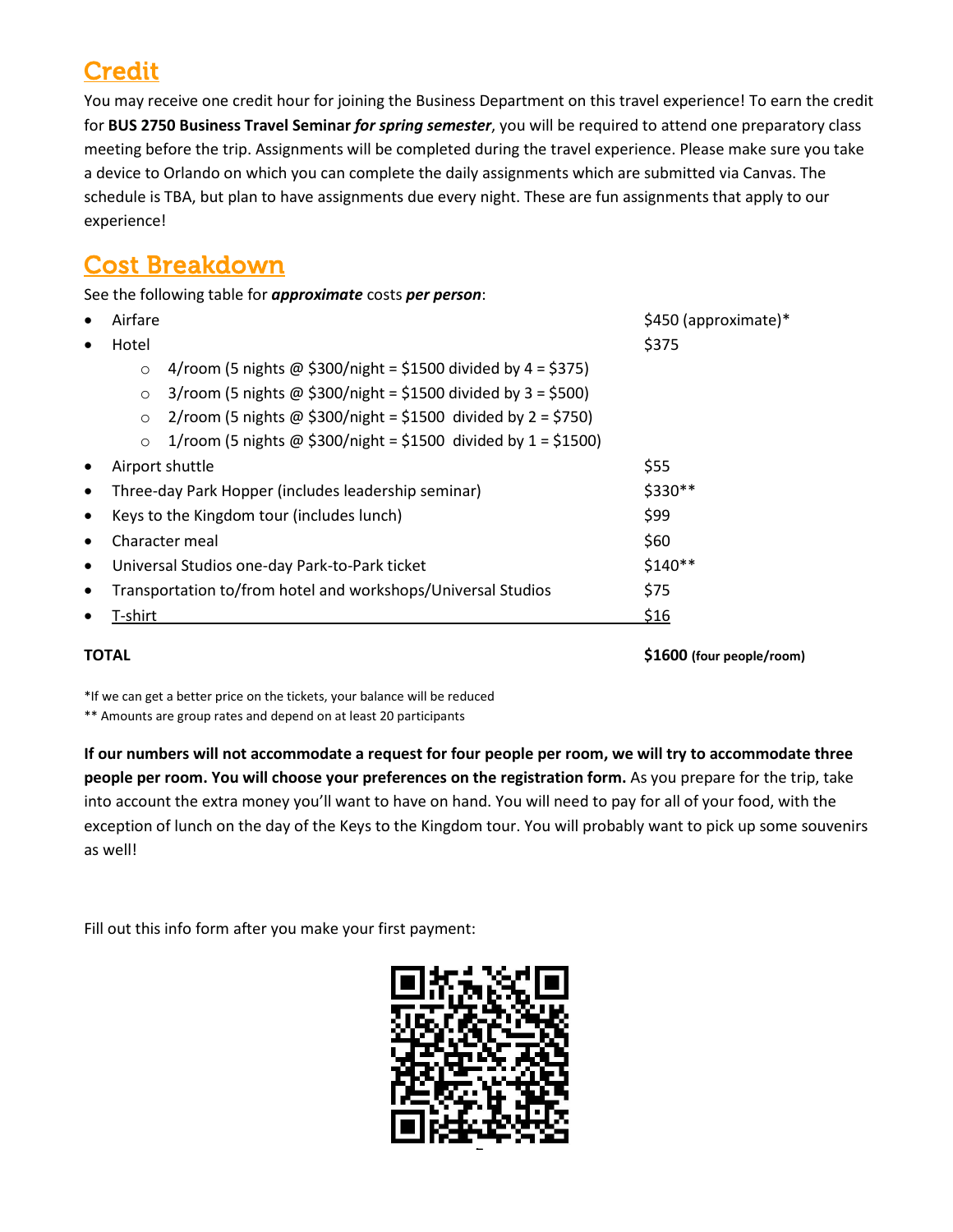| <b>Deadlines</b>                      |                                                                                                                                                                                                                                                                                                                                                  |       |                   |
|---------------------------------------|--------------------------------------------------------------------------------------------------------------------------------------------------------------------------------------------------------------------------------------------------------------------------------------------------------------------------------------------------|-------|-------------------|
| Thursday, October 28:                 | Payment #1 and information form                                                                                                                                                                                                                                                                                                                  | \$450 | <b>BY 3:30 PM</b> |
| <b>Thursday, November 18:</b>         | Payment #2                                                                                                                                                                                                                                                                                                                                       | \$400 | <b>BY 3:30 PM</b> |
| Thursday, December 16:                | Payment #3                                                                                                                                                                                                                                                                                                                                       | \$400 | <b>BY 3:30 PM</b> |
|                                       | YOU MAY ALSO PAY \$1600 ON OCTOBER 28 IF YOU DON'T WANT TO MAKE PAYMENTS                                                                                                                                                                                                                                                                         |       |                   |
|                                       | <b>NON-REFUNDABLE AFTER PAYMENT #1 - AIRLINE TICKETS WILL BE PURCHASED WITH YOUR</b>                                                                                                                                                                                                                                                             |       |                   |
|                                       |                                                                                                                                                                                                                                                                                                                                                  |       |                   |
| DEPOSIT, AND THEY ARE NON-REFUNDABLE. |                                                                                                                                                                                                                                                                                                                                                  |       |                   |
|                                       | When you fill out the required form, you will provide your full legal name, as well as emergency and contact<br>information. The airlines are very strict correct information. Whatever form of ID you use must match your<br>tickets exactly. If you have a middle name or initial, please indicate on the form, along with your date of birth. |       |                   |

### Limitations

- The official Snow College experience begins when students arrive at the departure airport and ends when students arrive back at the home airport *if they have arranged flight travel through the faculty lead*. If not arranged through faculty lead, the official experience begins upon arrival at the Disney Resort.
- Unless a parent/child, spouse, or sibling relationship, Snow College strongly recommends that **all room occupants be the same gender**.
- Students, faculty, staff, *and guests* traveling with our Snow College delegation will be expected to act in accordance with the Snow College student code of conduct (no alcohol; disorderly conduct; breaking park, airline, tour rules; etc.). *Any person associated with the Business Department travel experience found violating the Snow College student code of conduct or Disney park regulations will pay for an immediate flight home from the destination.*
	- o Student code of conduct via website (pay particular attention to the Student Responsibilities section): [https://www.snow.edu/catalog/student\\_rights.html#studentcode](https://www.snow.edu/catalog/student_rights.html#studentcode)
- Guests (non-students) will be required to go through procedures to become a designated volunteer (this designation requires no charge but protects the traveler and the college)
- **ADDITIONAL FORMS AND RELEASES WILL BE REQUIRED BEFORE THE TRAVEL EXPERIENCE**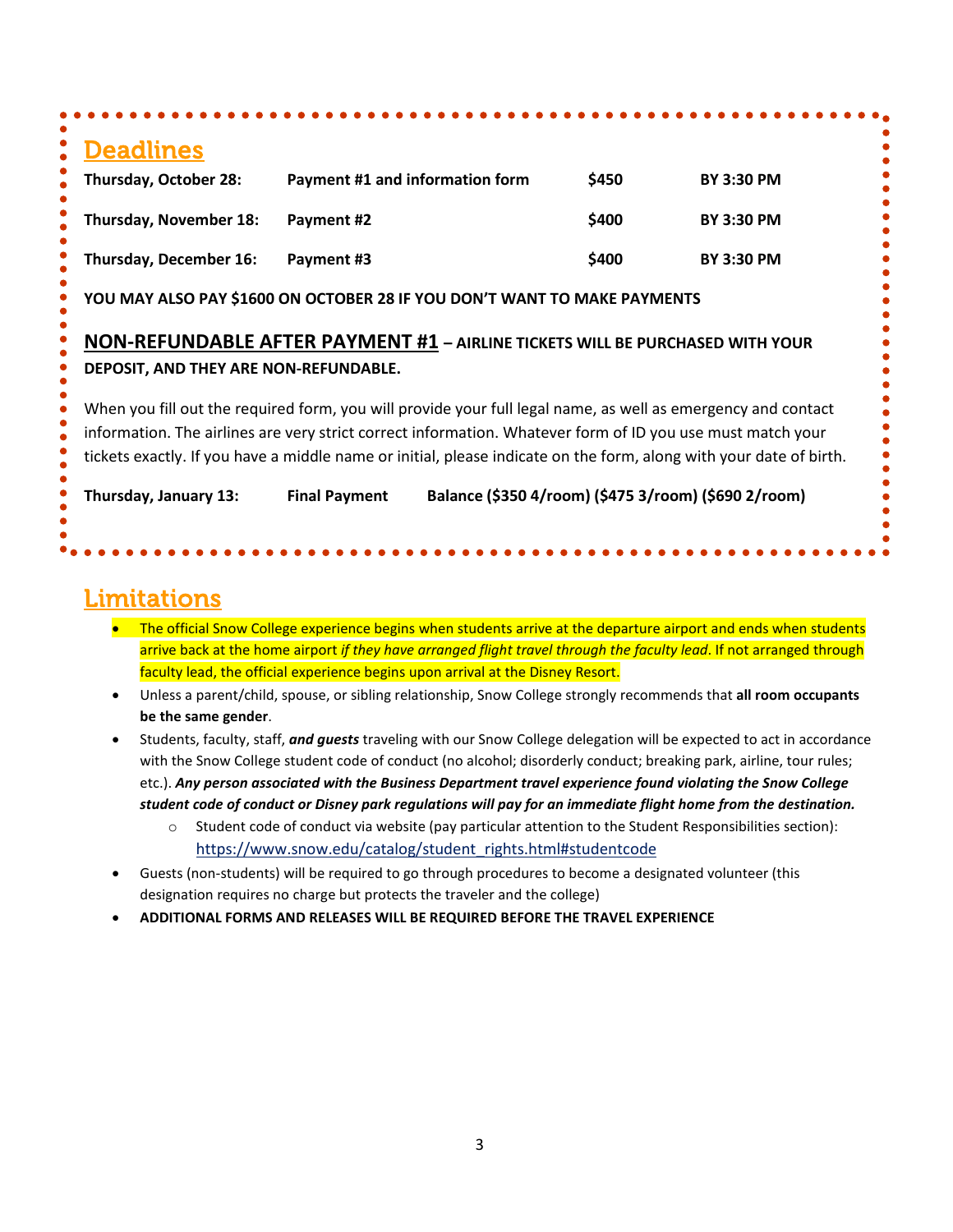4

### More Information

### Disney Leadership Strategies for College Students **Program Overview**

See how effective leadership produces innovation as you investigate proven management strategies employed by The Walt Disney Company. During this 3-hour program, college students gain the skills to become the business leaders of tomorrow and identify traits and behaviors they can use to promote their own personal and professional success.

#### **Key Learning Points**

During this interactive field study, students will:

- Realize that leadership affects every aspect of business and that everyone has the opportunity to exhibit leadership traits and behaviors.
- Understand the various meanings of social groups, the general implications of group membership and the different ways that groups function.
- Comprehend conflict, cooperation and interdependence between individuals, groups and institutions.
- Effectively use mental processes to identify similarities and differences.
- Learn how effective leaders strive to overcome barriers and challenges that prevent the achievement of business results.
- Reinforce a healthy self-image by contributing to the overall efforts of a group.

### Keys to the Kingdom Tour

Unlock the fascinating history of Magic Kingdom park and gain backstage access to legendary hidden areas.

This five-hour walking tour explores the creation and remarkable growth of one of the most beloved parks at Walt Disney World Resort. Explore secret locations you've always wondered about and get the inside scoop on some of your favorite attractions. During your tour:

- Ride at least two classic Magic Kingdom attractions while hearing about their hidden secrets.
- Access the famed underground "Utilidor" tunnels that allow people and supplies to travel beneath the park unseen.
- Learn little-known trivia about each of the "lands" of the park.
- Visit the special backstage area where parade floats are stored and serviced.
- Enjoy your choice of lunch entrée at Columbia Harbour House, included with your tour.
- Take home an exclusive keepsake!

#### *We will stay at one of the two following resorts on Disney property!*